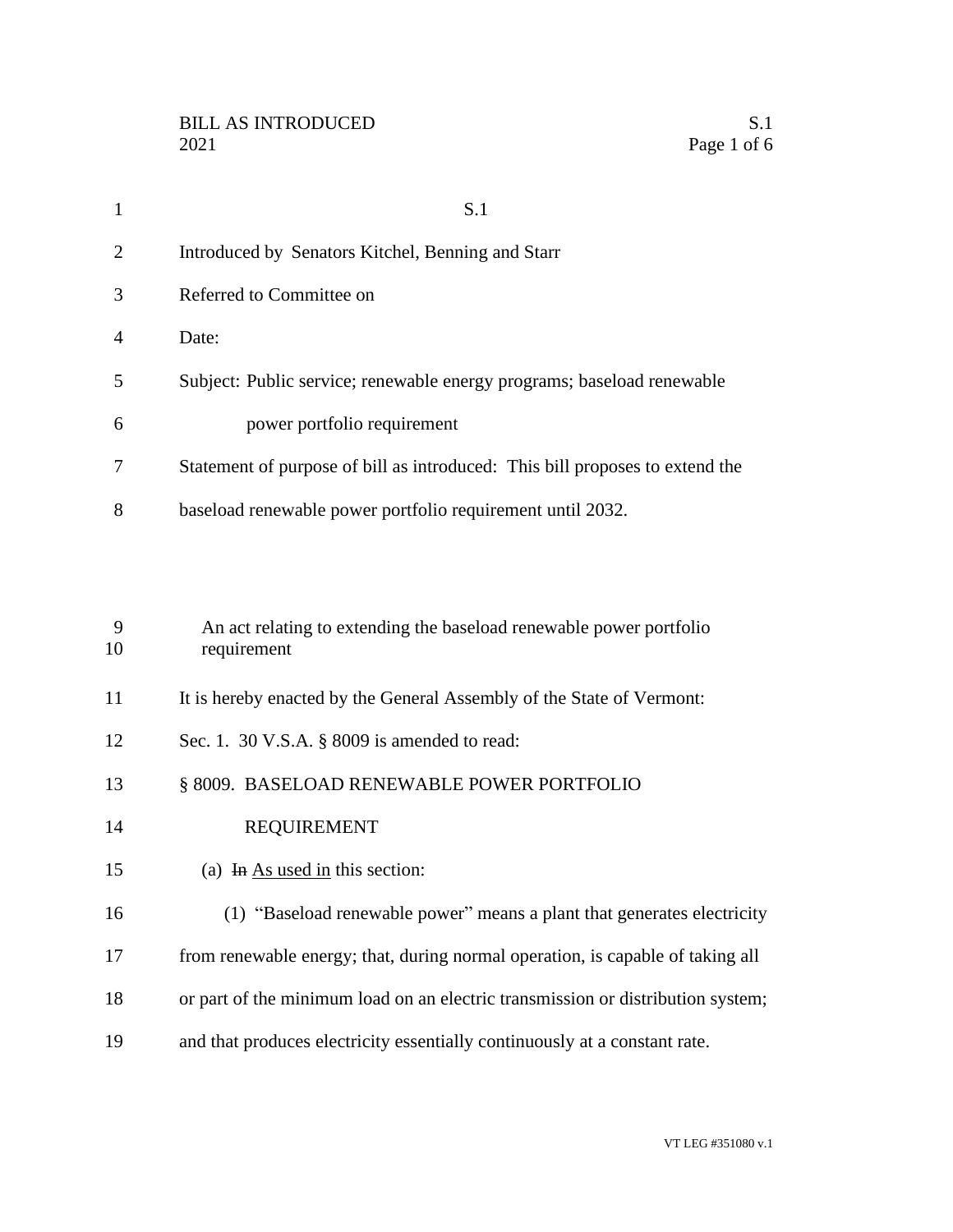## BILL AS INTRODUCED<br>2021 Page 2 of 6

| $\mathbf{1}$   | (2) "Baseload renewable power portfolio requirement" means an annual                |
|----------------|-------------------------------------------------------------------------------------|
| $\overline{2}$ | average of 175,000 MWh of baseload renewable power from an in-state woody           |
| 3              | biomass plant that was commissioned prior to September 30, 2009, has a              |
| $\overline{4}$ | nominal capacity of 20.5 MW, and was in service as of January 1, 2011.              |
| 5              | (3) "Biomass" means organic nonfossil material of biological origin                 |
| 6              | constituting a source of renewable energy within the meaning of subdivision         |
| $\tau$         | $8002(17)(21)$ of this title.                                                       |
| 8              | $(4)$ [Repealed.]                                                                   |
| 9              | (b) Notwithstanding subsection 8004(a) and subdivision 8005( $\frac{d}{c}(c)(1)$ of |
| 10             | this title, commencing November 1, 2012, the electricity supplied by each           |
| 11             | Vermont retail electricity provider to its customers shall include the provider's   |
| 12             | pro rata share of the baseload renewable power portfolio requirement, which         |
| 13             | shall be based on the total Vermont retail kWh sales of all such providers for      |
| 14             | the previous calendar year. The obligation created by this subsection shall         |
| 15             | cease on November 1, 2022 2032.                                                     |
| 16             | (c) A plant used to satisfy the baseload renewable power portfolio                  |
| 17             | requirement shall be a qualifying small power production facility under             |
| 18             | 16 U.S.C. § 796(17)(C) and 18 C.F.R. part 292.                                      |
| 19             | (d) The On or before January 1, 2022, the Commission shall determine, for           |
| 20             | the period beginning on November 1, 2022 and ending on November 1, 2032,            |
| 21             | the price to be paid to a plant used to satisfy the baseload renewable power        |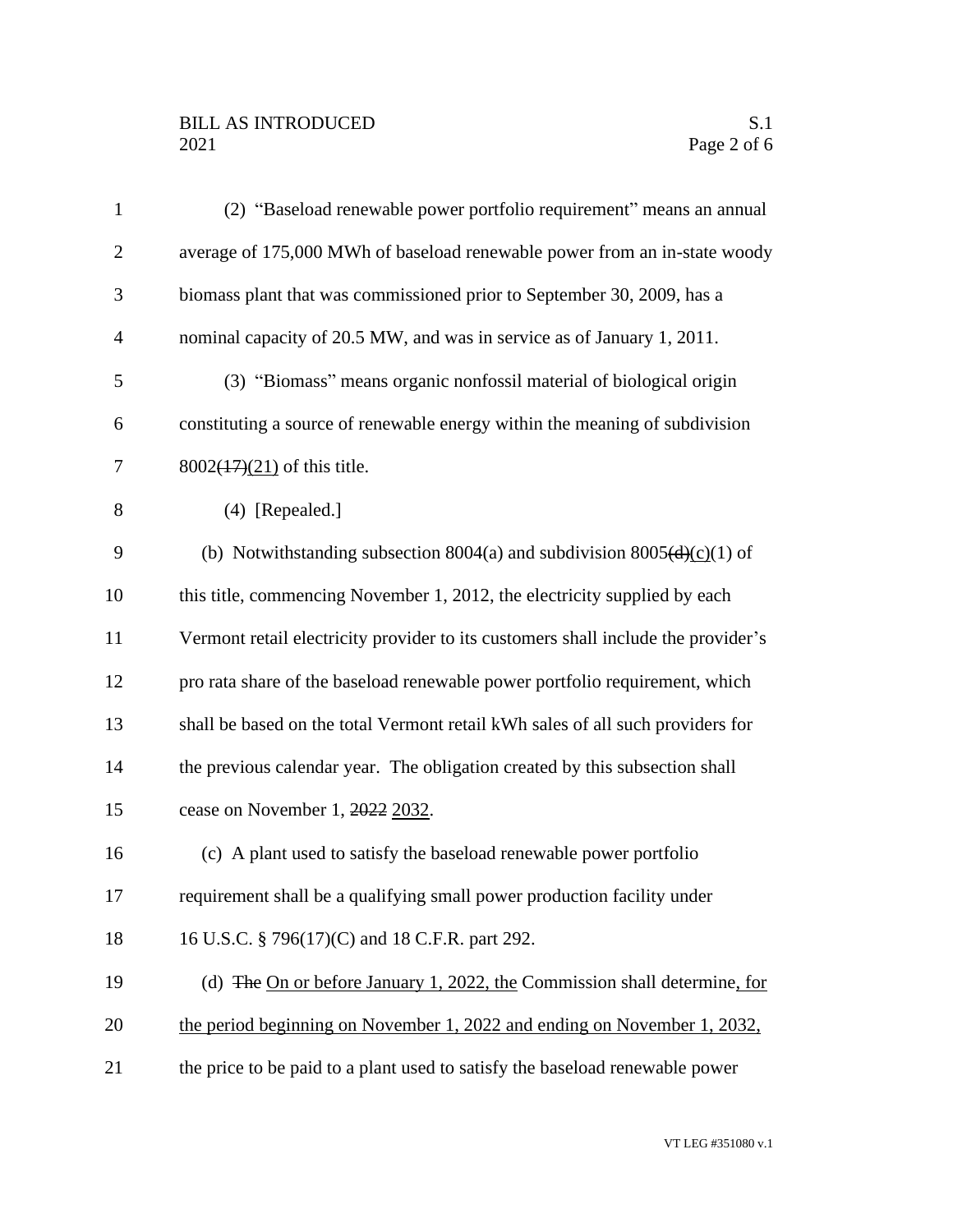| $\mathbf{1}$   | portfolio requirement. The Commission shall not be required to make this          |
|----------------|-----------------------------------------------------------------------------------|
| $\overline{2}$ | determination as a contested case under 3 V.S.A. chapter 25. The price shall      |
| 3              | be the avoided cost of the Vermont composite electric utility system. In this     |
| $\overline{4}$ | subsection, the term "avoided cost" means the incremental cost to retail          |
| 5              | electricity providers of electric energy or capacity, or both, which, but for the |
| 6              | purchase from the plant proposed to satisfy the baseload renewable power          |
| $\overline{7}$ | portfolio requirement, such providers would obtain from a source using the        |
| 8              | same generation technology as the proposed plant. In this subsection, the term    |
| 9              | "avoided cost" also includes the Commission's consideration of each of the        |
| 10             | following:                                                                        |
| 11             | (1) The relevant cost data of the Vermont composite electric utility              |
| 12             | system.                                                                           |
| 13             | (2) The terms of the potential contract, including the duration of the            |
| 14             | obligation.                                                                       |
| 15             | (3) The availability, during the system's daily and seasonal peak                 |
| 16             | periods, of capacity or energy from a proposed plant.                             |
| 17             | (4) The relationship of the availability of energy or capacity from the           |
| 18             | proposed plant to the ability of the Vermont composite electric utility system    |
| 19             | or a portion thereof to avoid costs.                                              |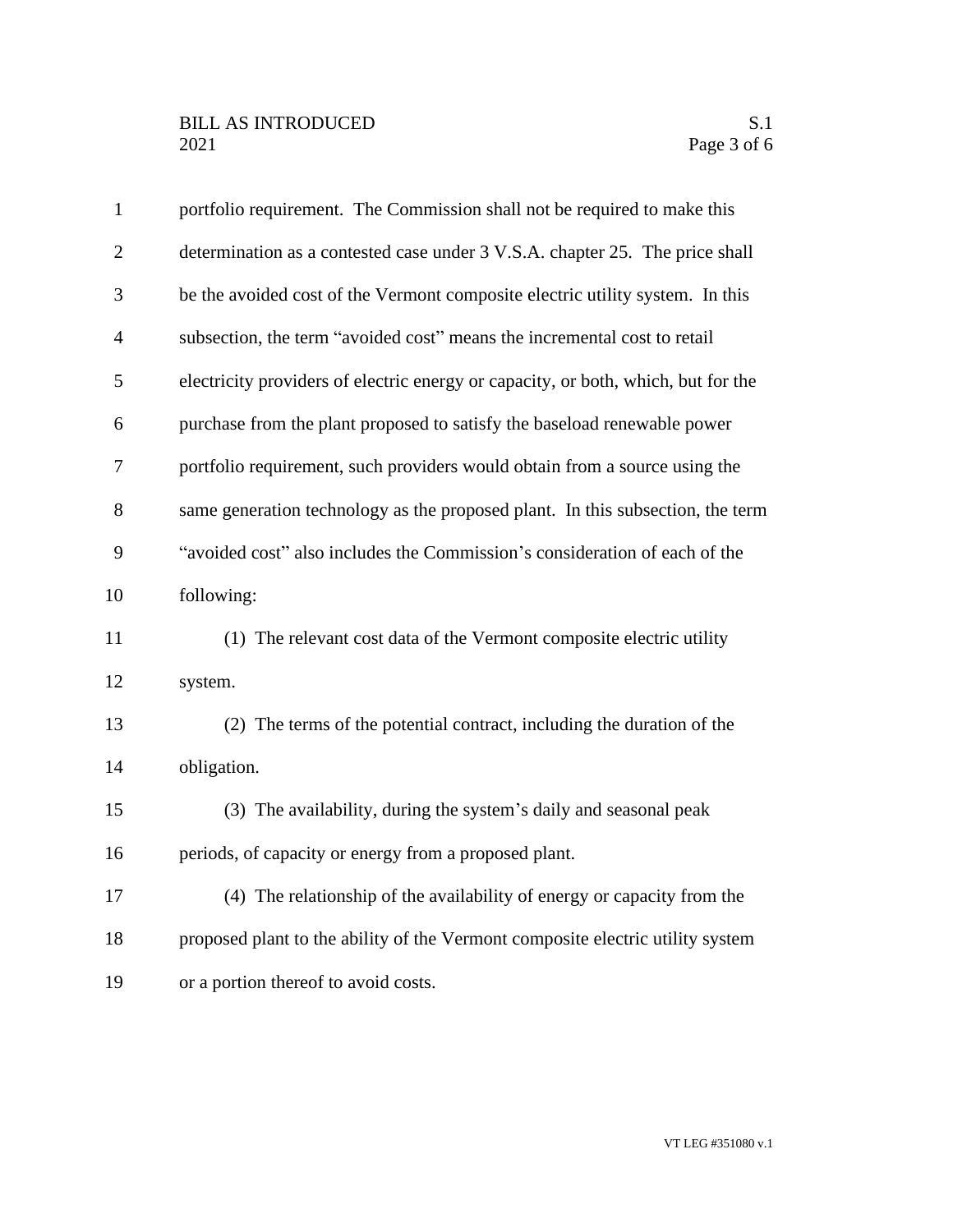## BILL AS INTRODUCED<br>2021 Page 4 of 6

| $\mathbf{1}$   | (5) The costs or savings resulting from variations in line losses from           |
|----------------|----------------------------------------------------------------------------------|
| $\overline{2}$ | those that would have existed in the absence of purchases from the proposed      |
| 3              | plant.                                                                           |
| $\overline{4}$ | (6) The supply and cost characteristics of the proposed plant, including         |
| 5              | the costs of operation and maintenance of an existing plant during the term of a |
| 6              | proposed contract.                                                               |
| 7              | Mechanisms for encouraging dispatch of the proposed plant relative               |
| 8              | to the ISO New England wholesale energy price and value of regional              |
| 9              | renewable energy credits, while also respecting the physical operating           |
| 10             | parameters and fixed costs of the proposed plant.                                |
| 11             | (8) Whether the fuel supply for the proposed plant is obtained from              |
| 12             | ecologically sound and sustainable sources. In the case of biomass, this shall   |
| 13             | include an assessment of whether fuel supplies use ecologically sound            |
| 14             | harvesting practices and whether they promote a diverse and sustainable forest   |
| 15             | economy in the region.                                                           |
| 16             | (9) The appropriate assignment of risks associated with the ISO New              |
| 17             | <b>England Forward Capacity Market Pay-for-Performance Project.</b>              |
| 18             | (10) Any potential opportunities associated with having the proposed             |
| 19             | plant withdraw from the ISO New England Forward Capacity Market, while           |
| 20             | respecting the economic parameters of the proposed plant.                        |
| 21             | * * *                                                                            |

VT LEG #351080 v.1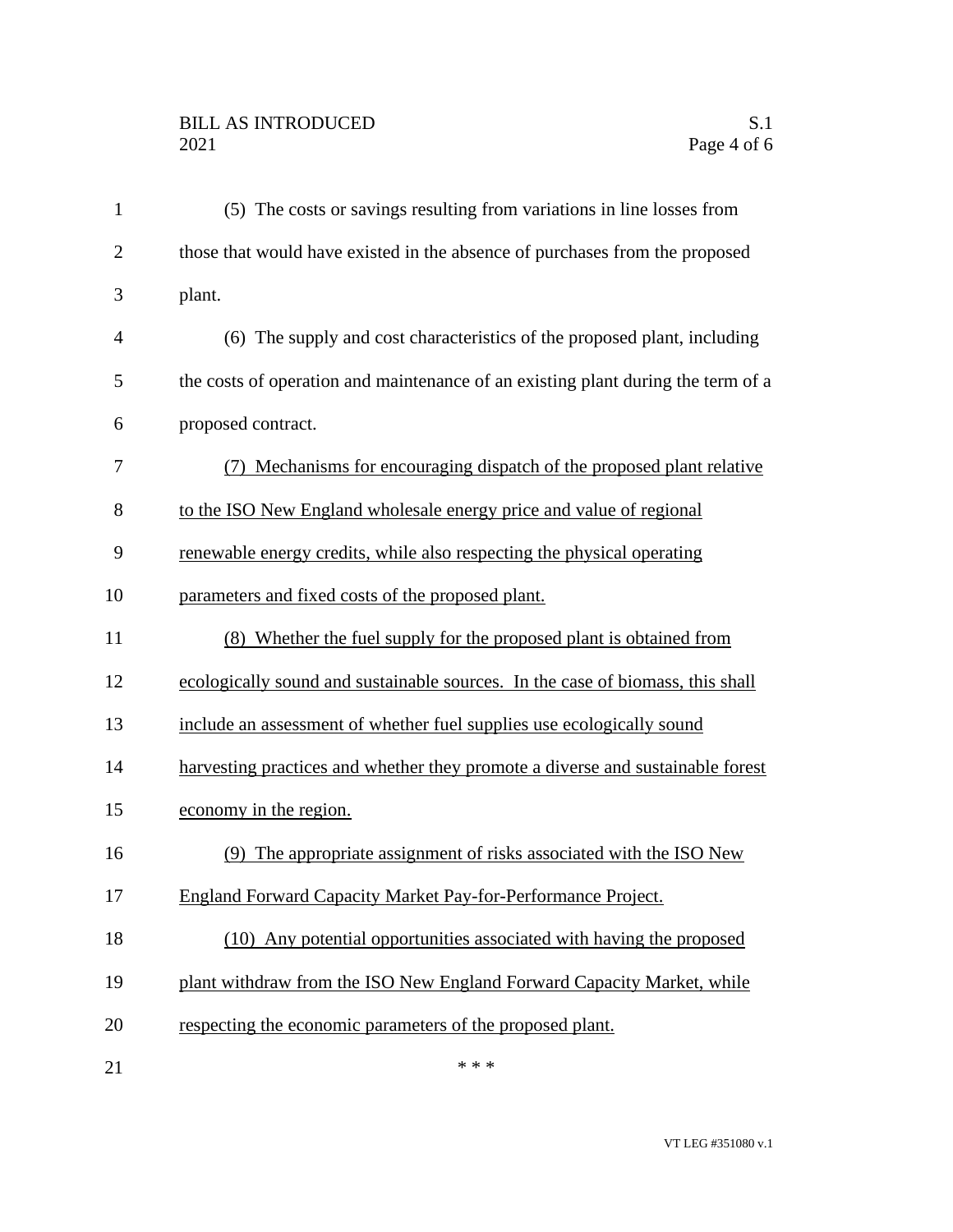| $\mathbf{1}$   | (i) The State and its instrumentalities shall not be liable to a plant owner or   |
|----------------|-----------------------------------------------------------------------------------|
| $\overline{2}$ | retail electricity provider with respect to any matter related to the baseload    |
| 3              | renewable power portfolio requirement or a plant used to satisfy such             |
| $\overline{4}$ | requirement, including costs associated with a contract related to such a plant   |
| 5              | or any damages arising from the breach of such a contract, the flow of power      |
| 6              | between a plant and the electric grid, or the interconnection of a plant to that  |
| 7              | grid. For the purpose of this section, the Commission and the Standard Offer      |
| 8              | Facilitator constitute instrumentalities of the State.                            |
| 9              | (i) The Commission shall authorize any agency participating in a                  |
| 10             | proceeding under this section or in an order issued under this section to assess  |
| 11             | its costs against a proposed plant consistent with section 21 of this title.      |
| 12             | (k) The Agency of Commerce and Community Development shall                        |
| 13             | investigate the feasibility of utilizing the excess thermal energy generated by a |
| 14             | plant used to satisfy the baseload renewable power portfolio requirement          |
| 15             | imposed under this section. Such investigation shall be done in consultation      |
| 16             | with the plant's owner, the Northeast Vermont Development Association, and        |
| 17             | other interested parties and shall consider the economic feasibility of utilizing |
| 18             | the excess thermal energy generated by a plant and the economic development       |
| 19             | options available to the State to assist in the utilization of the excess thermal |
| 20             | energy. On or before January 15, 2022, the Agency shall report on its             |
| 21             | investigation and any recommended legislation to the House Committees on          |